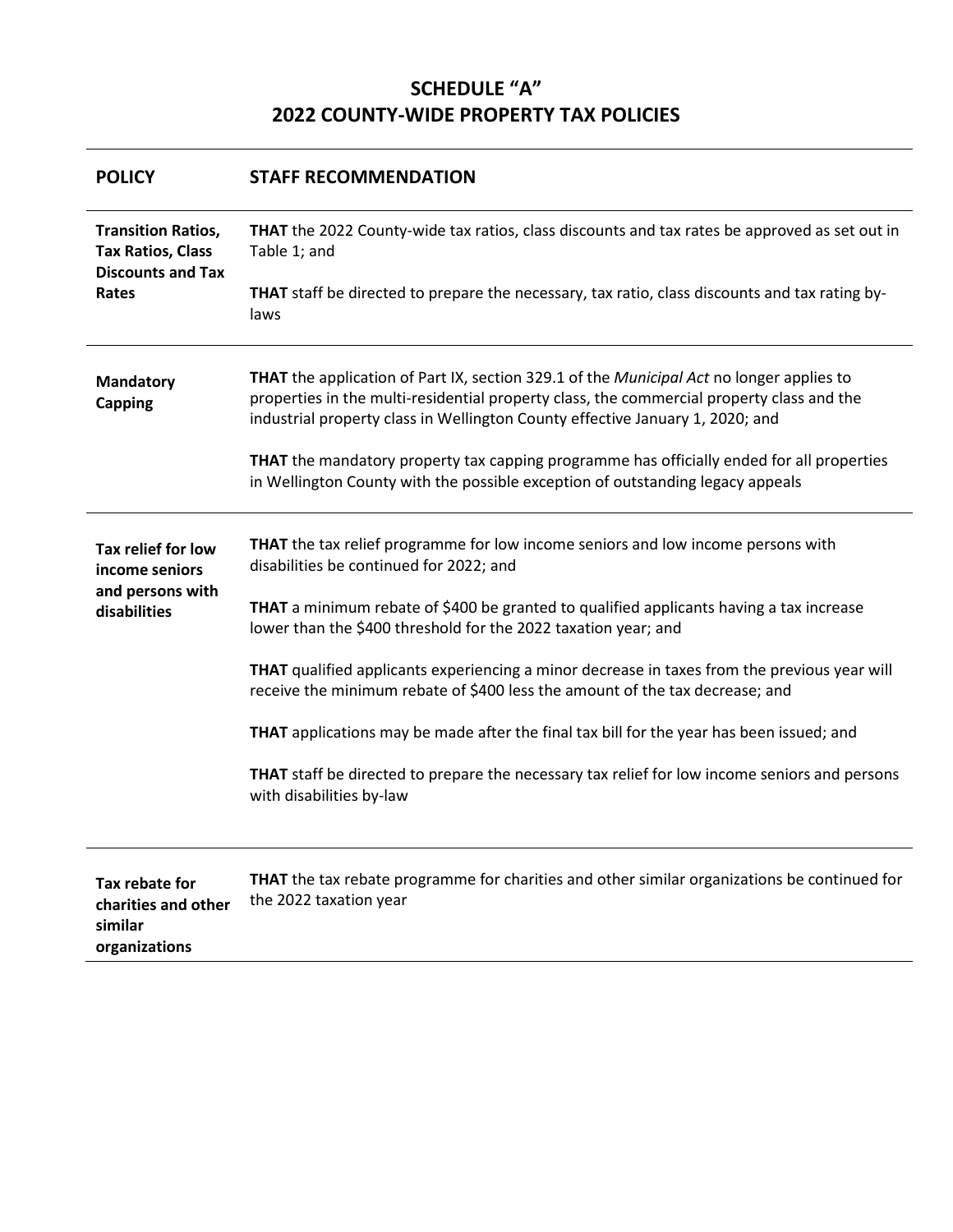# **TAX RATIOS, CLASS DISCOUNTS and TAX RATES**

# **STAFF RECOMMENDATION:**

**THAT** the 2022 County-wide tax ratios, class discounts and tax rates be approved as set out in Table 1; and

**THAT** staff be directed to prepare the necessary tax ratio, class discounts and tax rating by-laws

Legislative reference: *Municipal Act 2001 Section 308*

# **OVERVIEW**

- Tax rates are measured as a percentage of the assessed value of a property
- Tax ratios show how a property class' tax rate compares with the residential rate if a property class has a ratio of 2, then it is taxed at twice the rate of the residential class
- Transition ratios were calculated initially in 1998 by the Province and reflected the level of taxation by class **at that time**
- Tax ratios must be approved annually by County Council, unless delegated to the member municipalities. Table 1 shows the recommended 2022 tax ratios and rates for Wellington County. Table 4 shows 2021 tax ratios established by neighbouring municipalities
- Changing ratios shifts the burden of property taxes between property classes
- The Province established "ranges of fairness" which help protect property classes that are taxed at higher rates - If the ratio for a property class is outside the "range of fairness," a municipality can either maintain the current ratio or move towards the range of fairness, but may not move further from the fairness range (see Table 2)
- Municipalities may pass along up to 50% of a levy increase to classes which have ratios in excess of the provincial threshold
- To avoid tax shifts that may occur as a result of reassessment, municipalities typically have the option of setting new transition ratios based on a prescribed formula. Once reset, the new ratios may then be established for all of the tax classes or may be selectively adopted. The benefit of adopting new transition ratios is that it allows the flexibility of imposing a higher ratio on any of the capped classes for the current and subsequent taxation years. However, if any of the transition ratios are lower than the existing ratio, the lower one becomes the ceiling and cannot be increased in the current or possibly future taxation years. Since the Province has postponed reassessment, the revenue neutral transition ratios are the same as the 2021 tax ratios, as there is once again, no phased-in assessment increase
- Table 3 details the upper-tier tax change by class using current tax ratios by comparing the 2021 year-end and 2022 assessment rolls
- Ontario Regulation 65/17 prescribes a maximum ratio threshold of 2.0 for the Multi-Residential property class. Municipalities with a ratio currently set higher than 2.0 are subject to a full levy restriction and cannot increase their current multi-residential class ratio. However, those municipalities with a ratio below 2.0 may increase the current ratio but no higher than 2.0. The Multi-Residential tax ratio has been set at 1.9 for Wellington County
- The Province has legislated a New Multi-Residential tax class beginning in 2017 which must be adopted by all municipalities. The new multi-residential class is limited to a tax ratio between 1.0 and 1.1. The New Multi-Residential tax ratio was set at 1.1 for Wellington County
- The Province has also legislated a Landfill property tax class beginning in 2017 which must be adopted by all municipalities that contain Landfill properties. The starting ratio for Landfill was originally set by the Ministry of Finance for each municipality with Landfill properties at that time. Every year, municipalities wishing to increase the Landfill ratio could do so by selecting the maximum ratio provided by the Ministry of Finance. Maximum ratio for Landfills is calculating by taking the revenue neutral tax ratio for Landfill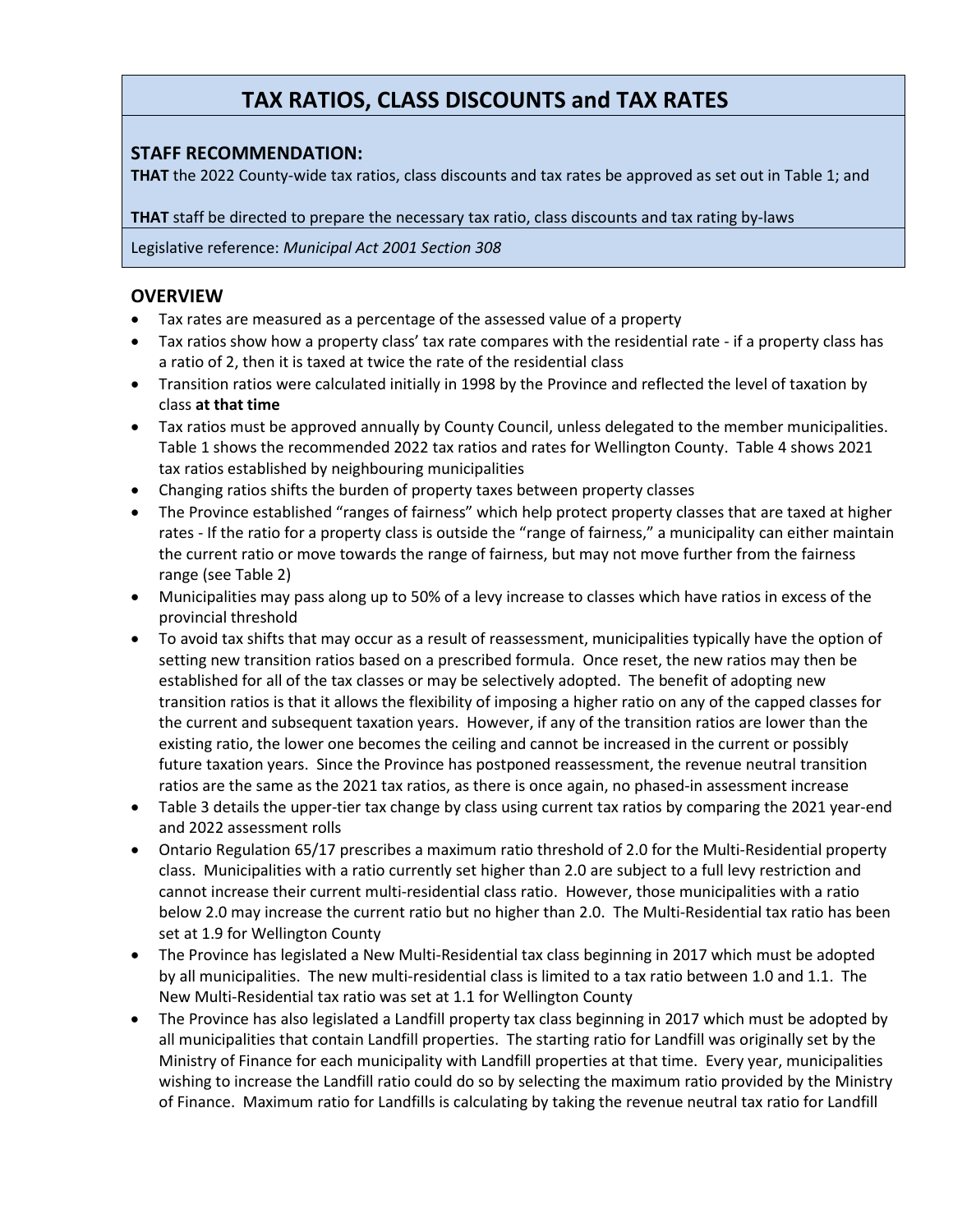and increasing it by 5%. Wellington County has selecting the increased ratio option each year since 2017. The new ratio for Landfill is 1.68.

- The Province continued providing municipalities with broader flexibility commencing in 2017 intended to allow municipalities to tailor the vacant unit rebate and reduction programs to reflect community needs and circumstances, while considering the interests of local businesses. Changes to the rebate and reduction programmes are implemented through regulation. Municipalities that have decided to change the programmes must notify the Minister of their intent and provide details of the proposed changes along with a council resolution
- In Wellington County, Erin, Minto and Wellington North have made changes to vacant unit rebate policies effective January 1, 2017. All four of the other local municipalities have eliminated the vacant unit rebate programme including Puslinch (effective January 1, 2018); and Centre Wellington, Guelph/Eramosa, and Mapleton (effective January 1, 2019). Wellington County, with the support of our member municipalities, has completely eliminated the excess and vacant lands subclass discounts as of January 1, 2019
- Under the current programme if the property is in any of the commercial classes, the vacant unit rebate is equal to 30% of full taxes; and 35% for those in the industrial property classes
- Enhanced flexibility options will allow municipalities to set rebate and reductions to any percentage range lower than currently legislated including no reduction at all bringing them to full tax liability
- Although both the vacant unit rebate and the excess and vacant land reductions are decisions made by an upper or single tier, it is the local member municipalities that fully administer the vacant unit rebate programme
- Since providing these enhanced flexibility options, the province has now followed suit by lowering or eliminating the education tax rate discounts for these policy options to mirror the changes made by each municipality. And further, effective January 1, 2020, the education tax discount has been fully eliminated for each of the commercial and industrial vacant or excess land property classes unless the municipality has notified the Minister of a modified discount rate reduction
- The Ministry has provided a check list for municipalities to consider before making changes to the programmes, including engaging with the local business sector. At this time, Erin, Minto and Wellington North may still opt for additional eligibility changes or completely eliminate the vacant unit rebate programme entirely
- Announced in 2017, the Province has prescribed new subclasses for Small-Scale on Farm Business Properties effective January 1, 2018. Provided that the business supports the farming activity, Councils may adopt the new commercial or industrial farm business subclass. This would allow for the business tax portion to be discounted to 75% of the applicable tax rate. Starting in 2022, municipalities that adopt the small-scale on-farm business subclass will have the option to maintain the current assessment threshold of \$50,000 for municipal tax purposes, and they may also adopt a second subclass that would increase the amount of eligible assessment to \$100,000. The Province will apply a reduced business education tax rate to this increased \$100,000 threshold for all eligible properties, regardless of whether municipalities adopt the subclass. Wellington County has not adopted the reduced farm business subclasses
- Announced in November 2020, the Province will allow municipalities to set a New Optional Small Business Property Subclass effective January 1, 2021 or future taxation years
- The intent is to provide municipalities with the flexibility to target property tax relief to small businesses in a way that best reflects their local circumstances. The Province will also consider matching these municipal property tax reductions in order to provide further support for small businesses
- Implementing a new optional small business subclass is not recommended for 2022
- Ontario Regulation 62/17 provides municipalities with the option to adjust the year-end assessment to offset changes resulting from certain in-year reassessment related changes such as appeal losses. Adopting the filter effects the calculation of the Notional Rate and Revenue Neutral Tax Ratios. This typically increases the Notional Rates resulting in a lower levy change used on tax bill notices. Applying the adjustment is an annual decision adopted by Council resolution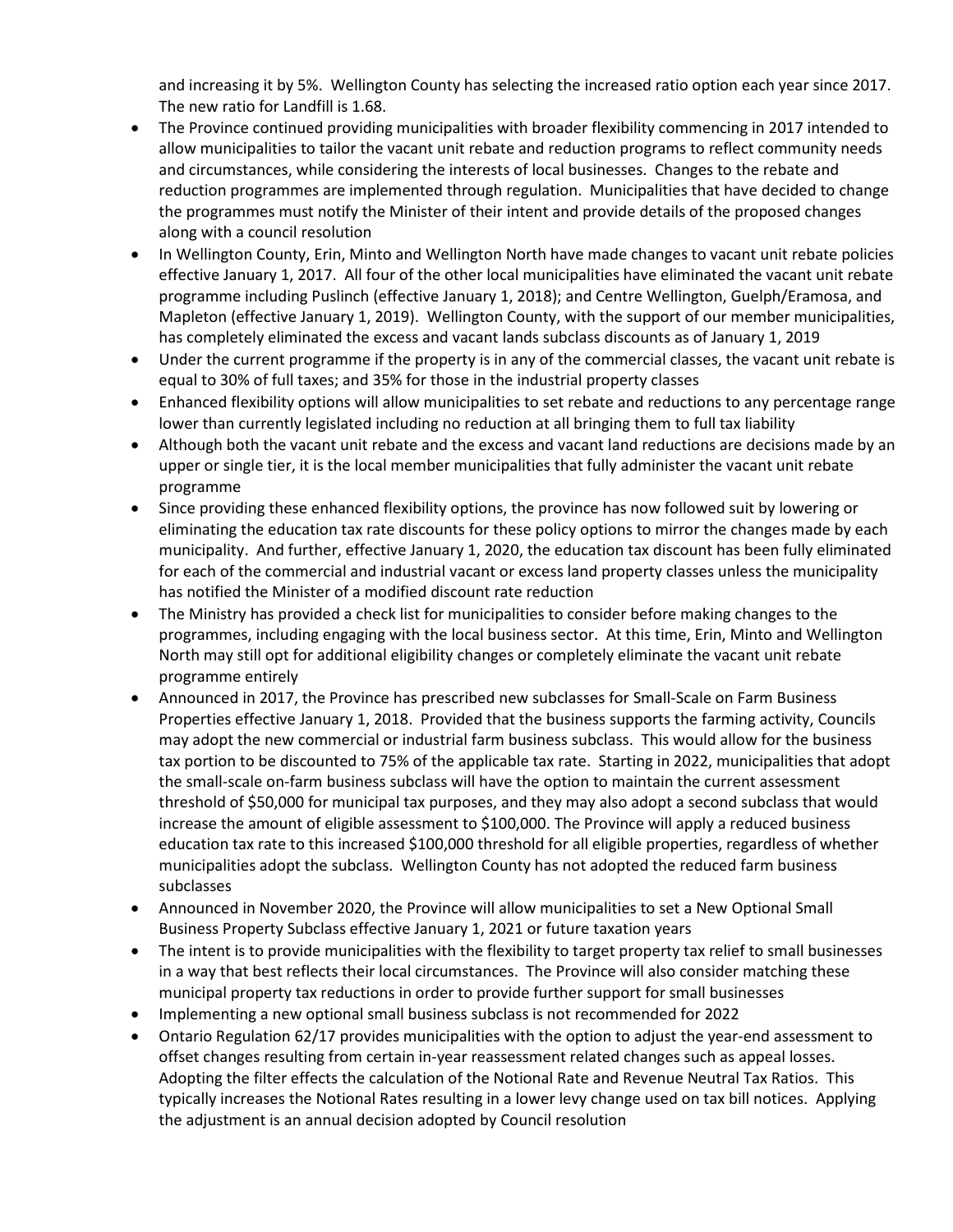- Removing in-year adjustments from the Notional Rate calculation is not recommended for 2022
- Provisions for the taxing of farmland awaiting development are as follows:
	- on registration of the plan of subdivision, property assessment changes from being based on farm use to zoned use, and a tax rate of between 25% and 75% of the residential rate will apply [the rate can be adjusted up or down by up to 10 percentage points per year]
	- when a building permit is issued, the tax rate may change from 25% to 100% of the rate that would apply to the property's zoned use

# **POLICY CONSIDERATIONS**

- Higher tax ratios could be perceived as discriminatory by multi-residential, commercial and industrial property owners who may feel that they are overtaxed relative to residential properties
- The disparity between the commercial and industrial tax ratios is difficult to justify
- Non-residential and multi residential properties have historically been taxed at higher rates in most municipalities across the province
- Multi-residential properties are assessed on a different basis than residential properties and most often will attract a lesser amount of assessment per unit
- Adopting discounted subclasses for small-scale on farm business properties may be perceived as unfair by other commercial and industrial business owners who are taxed at the full rate. In addition, farm properties are already receiving discounted farmland tax rates for municipal and education purposes as well as a lower replacement cost valuation on the residential farmhouse component
- Adopting the New Optional Small Business Subclass would shift taxes onto other property tax classes including other businesses. Defining what is a "small business" is difficult, and could be perceived as unfair to other commercial and industrial business owners, leading to additional property assessment appeals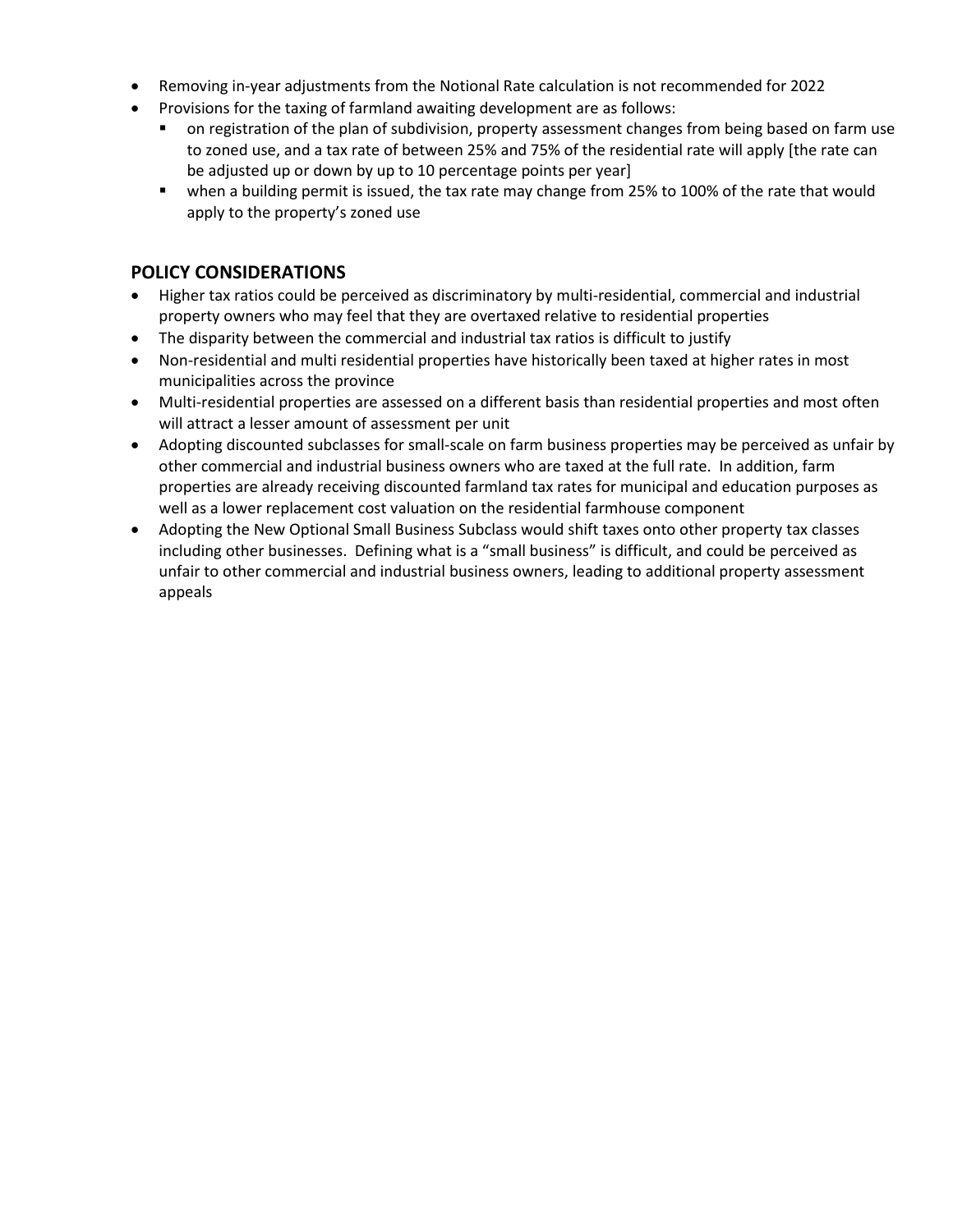# **MANDATORY CAPPING**

## **STAFF RECOMMENDATION:**

**THAT** the application of Part IX, section 329.1 of the *Municipal Act* no longer applies to properties in the multi-residential property class, the commercial property class and the industrial property class in Wellington County effective January 1, 2020; and

**THAT** the mandatory property tax capping programme has officially ended for all properties in Wellington County with the possible exception of outstanding legacy appeals

Legislative reference: *Municipal Act 2001 Part IX*

### **OVERVIEW**

- Since property tax reform began in 1998, legislation provided that Councils must limit the assessment related tax increases on multi residential, commercial and industrial property classes
- **Councils must then decide how to finance the cap, which can be done by capping decreases as** well, by using general revenues or reserves, or a combination of the two
- Shortfalls could not be shared with school boards
- **The Province has since provided increased flexibility for municipalities with the following options:**
- **E** maintaining the 5% mandatory cap
- increasing the cap between 5% and 10%, or selecting 10% of CVA tax (whichever is higher)
- if an increasing property is within \$500 of CVA taxation, then it may be billed at full tax
- **F** if a decreasing property is within \$500 of CVA taxation, then it will receive the full reduction without clawback
- Ontario Regulation 160/09 under the *Municipal Act* granted municipalities the option to remove those properties from the capping regime that had reached full CVA taxation in 2019 and to remain at full CVA tax level for 2020
- Ontario Regulation 102/16 provided additional flexibility with the following options:
- **IDIMITY 1.1** limiting cap protection only to reassessment related changes prior to the current taxation year
- **E** exclude vacant land properties from capping phase-out calculations
- phase-out capping over a 4-year cycle if **all** of the properties in a capped class are equal to or greater than 50% of the uncapped taxes for the property for the taxation year
- Multi-residential properties have not been subject to capping since 2010. Industrial properties entered the fourth and final year to phase-out of capping in 2019. Although commercial properties entered into the second year of the capping phase-out cycle in 2019, for 2020 all commercial properties have reached their full CVA taxes and are now eligible to exit and end the capping programme immediately
- With the support of Council and our member municipalities, by selecting all available capping options throughout the years, Wellington has completely ended the mandatory tax capping regime effective the 2020 taxation year
- **However, capping may still be in effect for properties that remain open to long outstanding legacy** appeals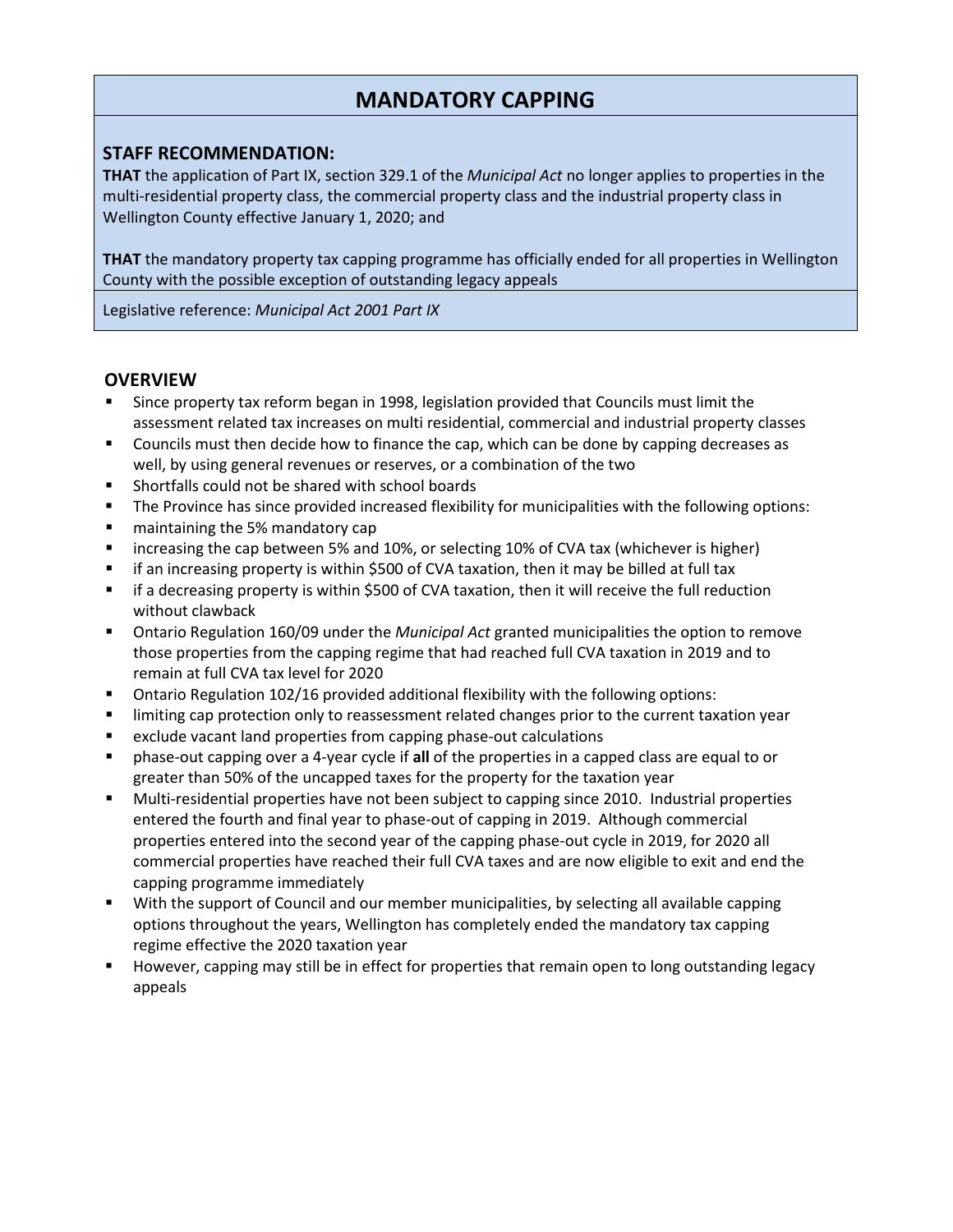# **TAX RELIEF FOR LOW INCOME SENIORS AND LOW INCOME PERSONS WITH DISABILITIES**

## **STAFF RECOMMENDATION:**

**THAT** the tax relief programme for low income seniors and low income persons with disabilities be continued for 2022; and

**THAT** a minimum rebate of \$400 be granted to qualified applicants having a tax increase lower than the \$400 threshold for the 2022 taxation year; and

**THAT** qualified applicants experiencing a minor decrease in taxes from the previous year will receive the minimum rebate of \$400 less the amount of the tax decrease; and

**THAT** applications may be made after the final tax bill for the year has been issued; and

**THAT** staff be directed to prepare the necessary tax relief for low income seniors and persons with disabilities by-law

Legislative reference: *Municipal Act 2001 Section 319*

## **OVERVIEW**

- Upper tier and single tier municipalities MUST provide a programme of tax relief for low-income seniors or persons with disabilities for the purpose of "relieving financial hardship" due to a reassessment
- Relief can be in the form of a deferral or cancellation of tax increases
- Tax relief is currently provided in the form of a cancellation of any increase in taxes payable yearover-year
- Tax cancellation, for the purpose of this policy, means the difference between this year's taxes, minus last year's tax as adjusted in accordance with the legislation
- The legislation also applies to tax increases for local municipal and education purposes
- The amount cancelled is withheld by the local municipality from amounts levied for upper tier and school board purposes
- The intent of this policy is to provide a mechanism to assist those least able to pay a significant increase in taxes due to reassessment
- The minimum rebate of \$400 will be granted to eligible applicants experiencing a minor tax increase lower than the \$400 threshold
- Qualified applicants experiencing a minor decrease in taxes from the previous year will receive the minimum rebate of \$400 less the amount of the tax decrease
- Applications may be made any time after the final tax bill is issued up to and including the deadline of November 1, 2022
- Applications may only be made once during the tax year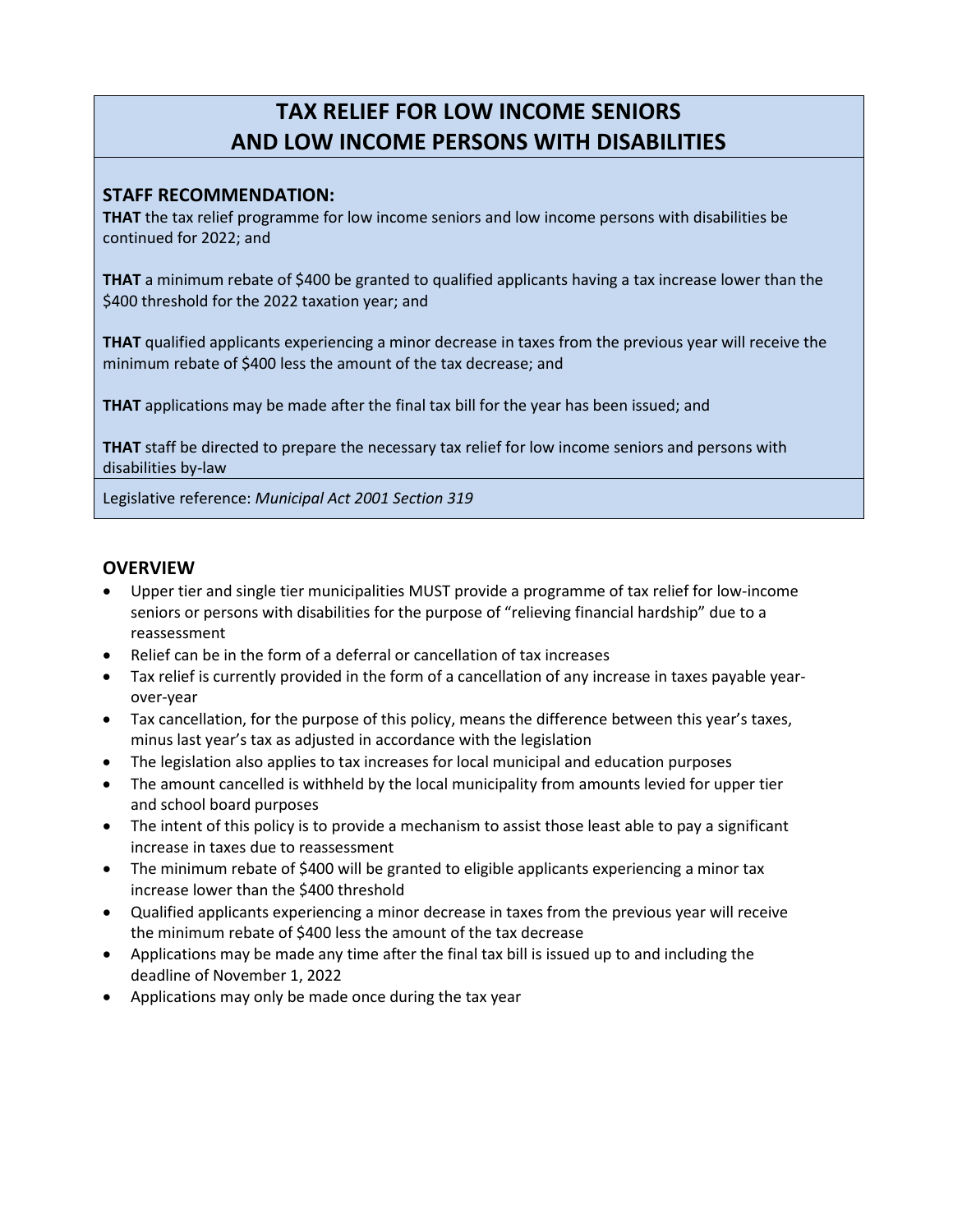### **OVERVIEW**

#### **Promotion efforts:**

- Additional efforts have been undertaken to increase taxpayer awareness of the programme
- **EXECT** Local municipalities mention the rebate programme and filing deadline on their tax bill inserts
- The County's tax bill insert (to go out with 2022 final tax bills) includes details about the programme
- Twice a year the County publishes notification of the Low Income Seniors or Persons with Disabilities Property Tax Relief Programme on the County Page of the Wellington Advertiser
- **Programme details are available on municipal and County websites**
- **The number of applications has almost tripled since the start of the programme, however,** with phased-in CVA assessment, significant annual tax increase amounts have been declining
- The average rebate in 2021 was \$397
- In 2021, 178 applications were approved including 7 for disability relief. In 2020, a total of 202 applications were approved including 13 for disability tax relief.

The following table details the 2021 sharing of senior/disabled property tax rebates:

#### **COUNTY OF WELLINGTON**

## **SUMMARY OF TAX RELIEF TO LOW INCOME SENIORS AND LOW INCOME PERSONS WITH DISABILITIES FOR THE 2021 TAXATION YEAR**

|                   | Number           |     |          |    |        |    |        |    |        |     |        | Average  |
|-------------------|------------------|-----|----------|----|--------|----|--------|----|--------|-----|--------|----------|
| 2021              | Approved Seniors |     | Disabled |    | Local  |    | County |    | School |     | Total  | Refund   |
| Puslinch          | 11               | 11  | 0        |    | 807    | \$ | 2,884  | \$ | 709    | \$, | 4.400  | \$400.00 |
| Guelph-Eramosa    | 14               | 13  | 1        | \$ | 1,430  | \$ | 3,347  | \$ | 823    | S   | 5,600  | \$400.00 |
| Erin              | 19               | 19  | 0        | Ś  | 2,144  | \$ | 4,378  | \$ | 1,078  | \$  | 7.600  | \$400.00 |
| Centre Wellington | 52               | 48  | 4        |    | 6,023  | \$ | 11,390 | \$ | 2,802  | \$  | 20,215 | \$388.75 |
| Mapleton          | 11               | 11  | 0        | Ś. | 1.621  | \$ | 2,164  | \$ | 532    | S.  | 4.317  | \$392.46 |
| Minto             | 30               | 28  | 2        |    | 5,031  | \$ | 5,609  | Ś  | 1,380  | \$  | 12.020 | \$400.66 |
| Wellington North  | 41               | 41  | 0        |    | 6,226  | Ś  | 8,016  | Ś  | 2,158  |     | 16.400 | \$400.00 |
| <b>COUNTY</b>     | 178              | 171 |          |    | 23,281 | Ś  | 37,788 | Ś  | 9,482  |     | 70,552 | \$397.41 |

Increase applications -11.88% Avg rebate increase \* 0.15%

\* several property tax decreases in Centre Wellington & Mapleton, no change in CVA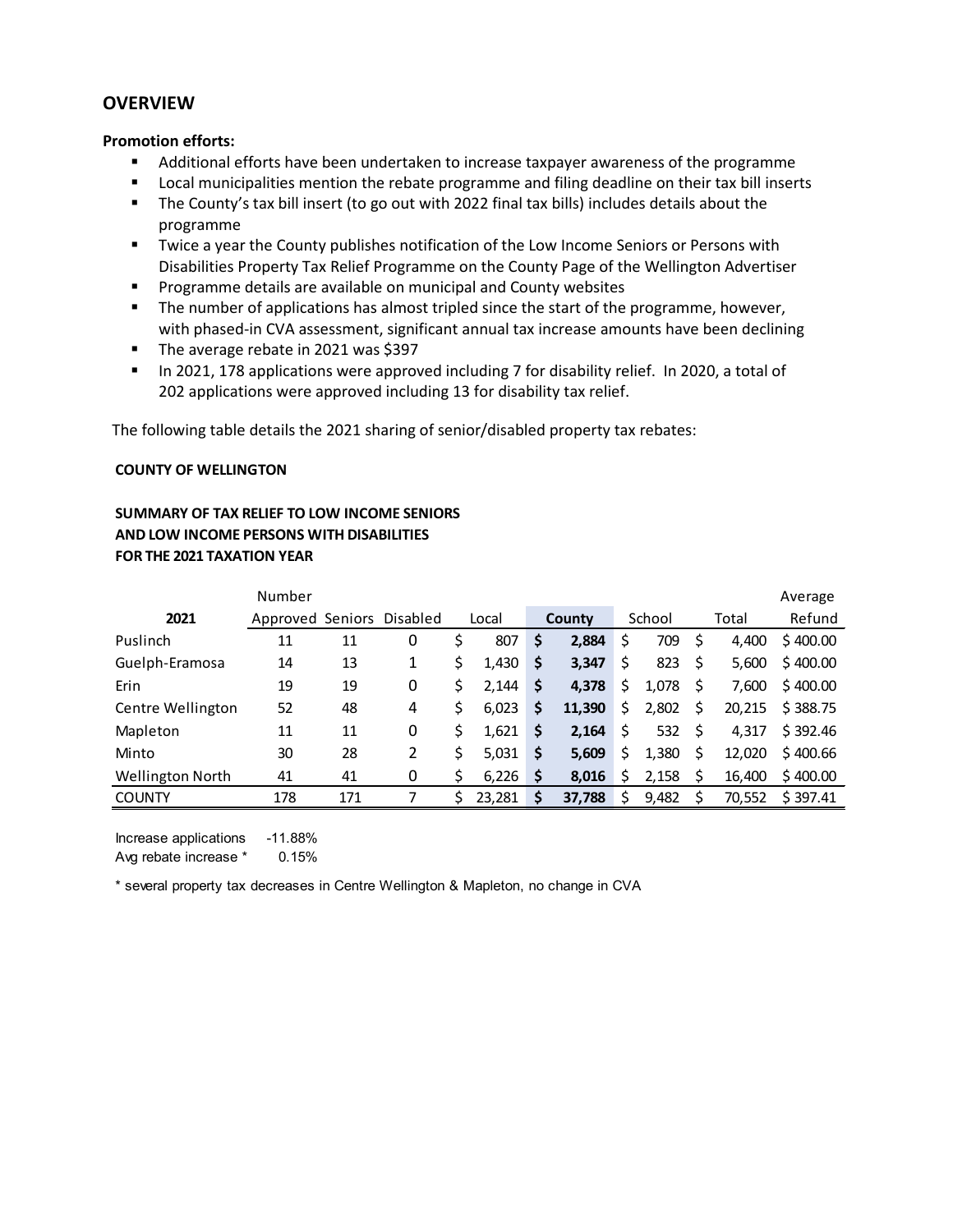# **TAX RELIEF PROVISIONS FOR LOW INCOME SENIORS AND LOW INCOME PERSONS WITH DISABILITIES**

### **GENERAL PARAMETERS**

- 1. Taxes for 2022 will be in comparison to the 2021 annualized taxes
- 2. Tax relief is in the form of a cancellation of taxes
- 3. For the 2022 tax year, a minimum rebate amount of \$400 will be given to qualified applicants having a tax increase lower than the \$400 threshold
- 4. The maximum rebate amount will be capped at \$500
- 5. For the 2022 tax year, qualified applicants experiencing a minor decrease in taxes from the previous year will receive the minimum rebate of \$400 less the amount of the tax decrease
- 6. Applications may be made any time after the final tax bills have been mailed but no later than November 1, 2022

# **ELIGIBILITY CRITERIA (for receipt of property tax relief):**

### **A) LOW-INCOME SENIORS**

- Must have attained the age of 65 years and be in receipt of benefits under the Guaranteed Income Supplement (GIS) programme
- The eligibility criteria mirrors similar economic criteria set by the Province under the Seniors Tax Credit Programme established in 2009

### **B) LOW-INCOME PERSONS WITH DISABILITIES**

- Must be in receipt of benefits under the Ontario Disability Support Programme (ODSP)
- Application may be reviewed in consultation with local Treasurers and/or the County's Social Services Department

#### **OTHER PROVISIONS**

- To qualify for tax assistance, applicants must have been owners of real property within the County for a period of one (or more) year(s) preceding the application
- Tax assistance is only allowed on one principal residence of the qualified individual or the qualifying spouse. Appropriate proof of residency establishing continuous (i.e. not part-time) residency must be provided. Verification of documentation provided in conjunction with an application may be carried out independently at the discretion of the County Treasurer
- Tax relief applies to current taxes only (not tax arrears)
- Tax relief amounts are only cancelled after payment in full is received for any current and/or past year amounts payable
- Deadline to apply for tax relief is any time after the final tax bill has been issued up to and including November 1, 2022
- Application must be made annually to the County Treasurer to establish eligibility or continued eligibility, on a form similarly prescribed by by-law
- Applicant responsible to refund any overpayment of tax rebate granted if property assessment is reduced by the Assessment Review Board or Municipal Property Assessment Corporation
- For properties that are jointly held or co-owned by persons other than spouses, both or all co-owners must qualify under applicable eligibility criteria in order to receive tax relief
- Tax relief begins in the month in which the low income senior attains the age of 65 or in which the low income person becomes disabled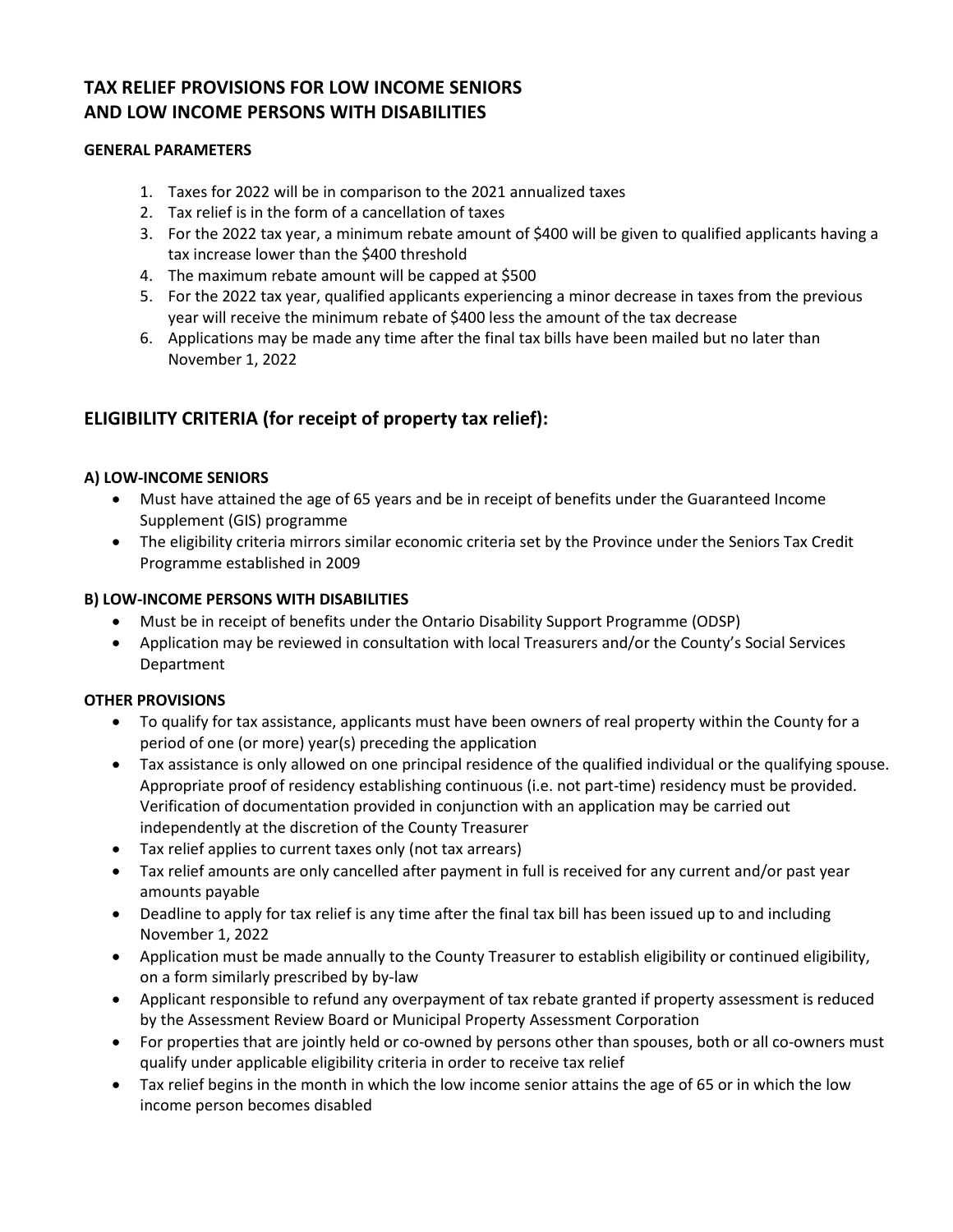# **OTHER BACKGROUND INFORMATION ON TAX RELIEF FOR LOW INCOME SENIORS AND LOW INCOME PERSONS WITH DISABILITIES**

### **GUARANTEED INCOME SUPPLEMENT**

The Guaranteed Income Supplement (GIS) is a federal programme administered by Service Canada on behalf of Employment and Social Development Canada in conjunction with the Old Age Security (OAS) programme. The Guaranteed Income Supplement is an income-tested, monthly non-taxable benefit for Old Age Security pensioners with limited income apart from the Old Age Security pension.

To qualify for the GIS, an individual must:

- i. be receiving the Old Age Security pension;
- ii. be resident in Canada; and
- iii. have an income at or below the qualifying level, as established by regulation (for married couples, the combined income of both spouses must be below the qualifying level).

Provisions of the GIS are established under the *Old Age Security Act (Canada),* and regulations made quarterly under this Act. Application, eligibility determination and payment of benefits under this programme are administered by Service Canada for Employment and Social Development Canada, thereby eliminating the need for individual municipalities to establish criteria and eligibility for applicants. Applicants need only demonstrate proof of GIS benefits to qualify for municipal property tax relief.

### **ONTARIO DISABILITY SUPPORT PROGRAMME**

The Ontario Disability Support Programme (ODSP) is a provincial programme administered by the Ontario Ministry of Community & Social Services (MCSS). The ODSP was introduced in legislation in June 1997 (Bill 142), and was created to remove people with disabilities from the Welfare system to more effectively meet their needs.

Eligibility under the ODSP is determined by staff of the MCSS, according to criteria which considers, among other things, the nature of the disability, the extent to which daily activities are affected by the disability, income level from all sources (including family income, receipt of benefits under other income support programmes such as GAINS, Canada Pension Plan, Workers Compensation, etc).

Application, eligibility determination and payment of benefits under the ODSP are administered by the MCSS, using information supplied by applicants. This eliminates the need for individual municipalities to establish criteria and eligibility for applicants. Applicants need only demonstrate proof of ODSP eligibility to qualify for municipal tax relief. In extreme cases consultation may be made with County Social Service staff to determine eligibility.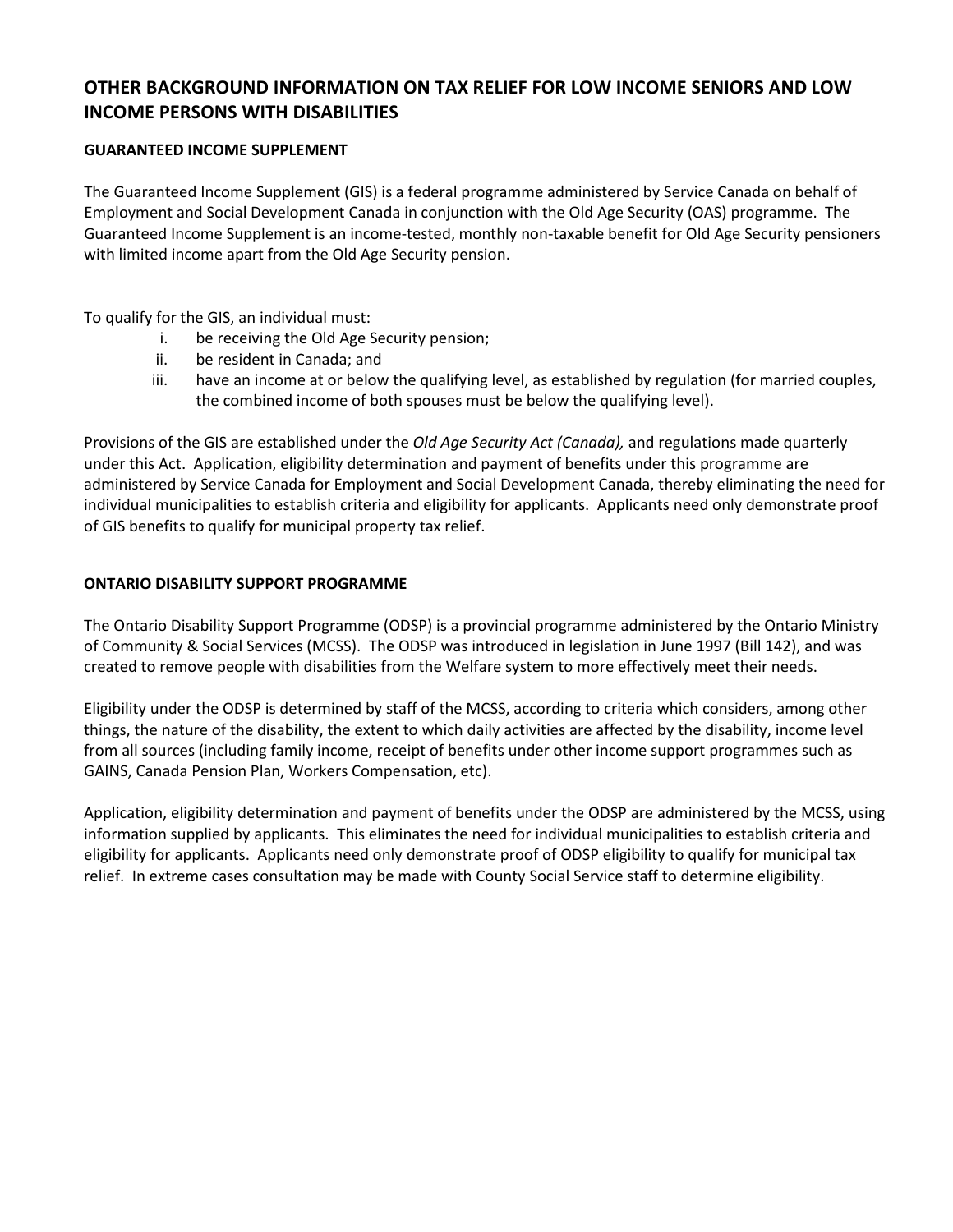# **TAX REBATES FOR CHARITIES AND OTHER SIMILAR ORGANIZATIONS**

# **STAFF RECOMMENDATION:**

**THAT** the tax relief programme for charities and other similar organizations be continued for the 2022 taxation year

Legislative reference: *Municipal Act 2001 Section 361*

### **OVERVIEW**

- **The original intent of the programme was to address certain tax impacts relating to the** elimination of the Business Occupancy Tax (BOT) – registered charities that previously did not pay the BOT on leased commercial/industrial properties were put in a position of paying a higher (blended) tax rate on such properties
- All upper and single tier municipalities MUST have a rebate programme in place
- An eligible charity is a registered charity in accordance with the *Income Tax Act* and that has a registration number issued by the Canada Revenue Agency
- A property is eligible if it is one of the commercial or industrial property classes

### **Programme requirements include:**

- The amount of the rebate must be at least 40% of taxes paid
- One half of the rebate must be paid within 60 days of receipt of the application and the balance paid within 120 days of receipt of the application
- **•** Applications for a rebate must be made annually between January 1 of the taxation year and the last day of February of the following taxation year

### **Programme options include:**

- Other similar organizations may also be provided with rebates
- **EXECT** Rebates may be provided to properties in classes other than the commercial and industrial classes
- **The rebate percentage can vary for different charities or other similar organizations and can be** up to 100% of taxes paid
- Cost of the rebate is shared between the upper tier, local municipality and school boards
- **The organization receiving the rebate shall also be provided with a written statement showing** the proportion of costs shared by the school boards
- **I**f the property is under appeal by the owner, or a Request for Reconsideration, the charity will be ineligible for a rebate until such time as the matter is settled
- Where no rebate was issued due to assessment appeal, municipalities must pay interest at the lowest prime rate reported to the Bank of Canada. Reference: s257.11 (4) *Education Act* and s. 361 (9) *Municipal Act*
- **Tax account must be in good standing to the satisfaction of the local Treasurer**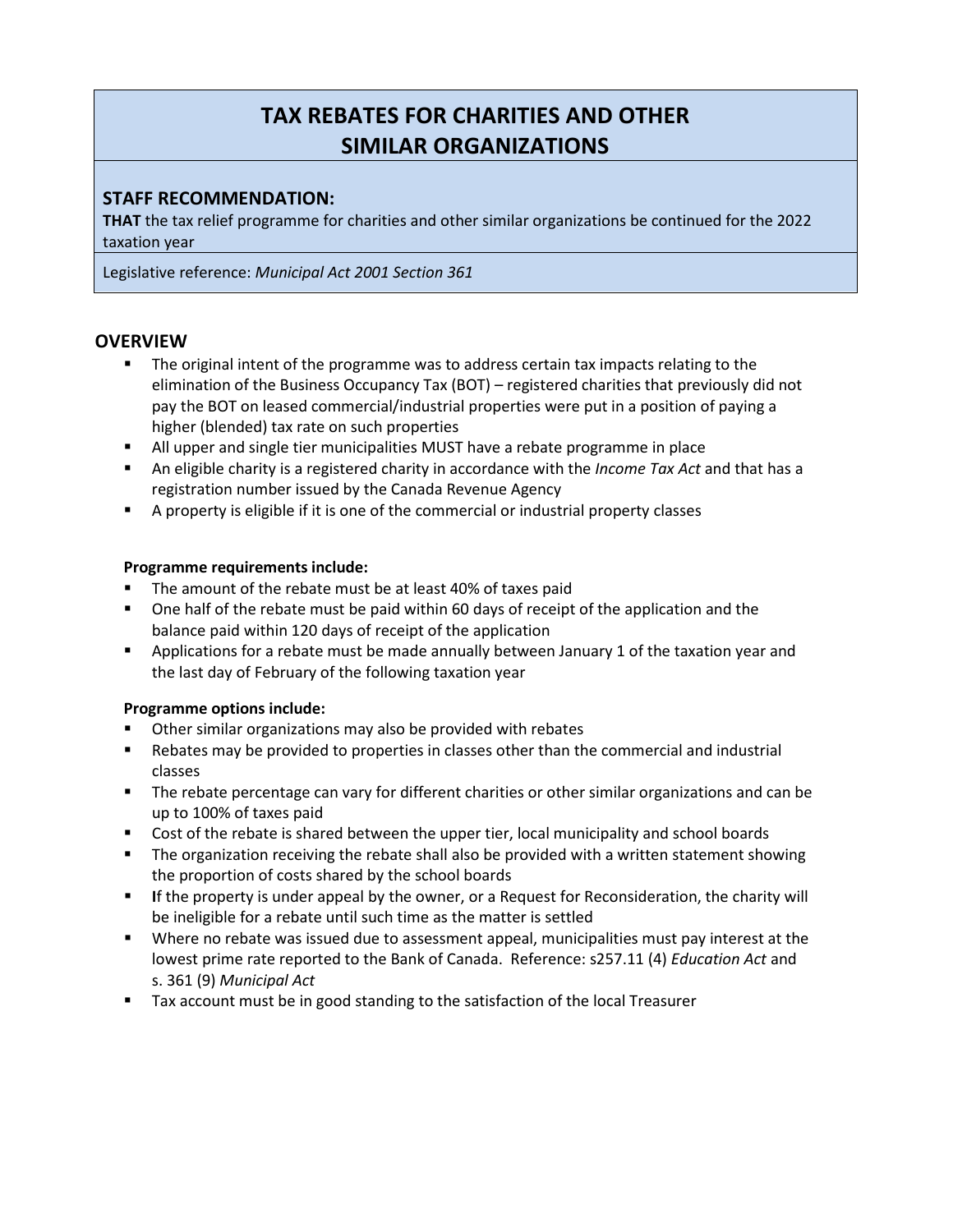#### **CURRENT TAX RELIEF PROVISIONS FOR REGISTERED CHARITIES AND OTHER SIMILAR ORGANIZATIONS**

The County's by-law includes all mandated provisions as well as the following optional provisions:

- Rebates set at 40% of taxes paid
- At the discretion of the County Treasurer, expanded eligibility policy may include non-profit organizations, agricultural organizations, as well as boards of trade, chambers of commerce and registered amateur athletic organizations (as defined in the Income Tax Act)

#### **Promotional efforts:**

- In order to increase public awareness of the Charitable Rebate Programme, twice a year the County places a notice in the Wellington Advertiser
- Details of the programme are also posted on municipal and County websites
- Local and County tax bill inserts inform property owners of the Charitable Rebate Programme
- The number of applications has more than doubled since 2007. For the 2021 tax year, 21 applications have been received to date. 21 have been approved, while 3 remain on hold pending formal applications being made. The County received 19 charitable rebate applications in 2020
- The following table details the 2021 sharing of charitable rebates and the types of organizations benefiting from the programme in each municipality

|                 |    | County               | Local                              | School                | <b>Total</b> |                                           |
|-----------------|----|----------------------|------------------------------------|-----------------------|--------------|-------------------------------------------|
| Puslinch        | \$ | 1,305                | \$<br>358                          | \$<br>1,238           | \$<br>2,901  | Sunset Villa Assocation                   |
| Guelph/Eramosa  | \$ | 4,685                | \$<br>2,055                        | \$<br>4,446           | \$<br>11,186 | East Wellington Family Health Team        |
| Guelph/Eramosa  | \$ | 1,456                | \$<br>639                          | \$<br>1,382           | \$<br>3,477  | Ontario 4-H Council                       |
| Guelph/Eramosa  | \$ | 1,191                | \$<br>506                          | \$<br>1,130           | \$<br>2,827  | Ventures Classic Car Club (2019)          |
| Erin            | \$ | 6,591                | \$<br>3,227                        | \$<br>6,254           | \$<br>16,073 | East Wellington Family Health Team        |
| Erin            | \$ | 1,209                | \$<br>592                          | \$<br>1,148           | \$<br>2,949  | <b>East Wellington Community Services</b> |
| Erin            | \$ | 785                  | \$<br>385                          | \$<br>745             | \$<br>1,915  | Hillsburgh Community Medical Centre       |
| Erin            | \$ | 922                  | \$<br>452                          | \$<br>875             | \$<br>2,249  | <b>Upper Credit Humane Society</b>        |
| Erin            | \$ | 911                  | \$<br>447                          | \$<br>919             | \$<br>2,277  | Upper Credit Humane Society (2020)        |
| Ctr Wellington  | \$ | 922                  | \$<br>487                          | \$<br>874             | \$<br>2,283  | <b>CMHA of Waterloo Wellington</b>        |
| Ctr Wellington* | \$ | $\blacksquare$       | \$<br>÷,                           | \$                    | \$           | Elora Centre for the Arts                 |
| Ctr Wellington  | \$ | 4,296                | \$<br>2,269                        | \$<br>4,076           | \$<br>10,641 | BFM (Fergus) Ent. Soc.                    |
| Ctr Wellington  | \$ | 961                  | \$<br>507                          | \$<br>912             | \$<br>2,380  | Centre Wellington Food Bank               |
| Ctr Wellington  | \$ | 1,291                | \$<br>682                          | \$<br>1,225           | \$<br>3,198  | Centre Wellington Food Bank               |
| Ctr Wellington  | \$ | 1,313                | \$<br>694                          | \$<br>1,246           | \$<br>3,253  | Centre Wellington Food Bank               |
| Ctr Wellington  | \$ | 2,114                | \$<br>1,117                        | \$<br>2,006           | \$<br>5,238  | <b>Ctr Well Chamber of Commerce</b>       |
| Ctr Wellington* | \$ | ÷,                   | \$<br>÷                            | \$<br>$\overline{a}$  | \$           | Wellington-Waterloo Community Futures     |
| Ctr Wellington* | \$ | $\ddot{\phantom{0}}$ | \$<br>$\qquad \qquad \blacksquare$ | \$                    | \$           | Wellington-Waterloo Community Futures     |
| Ctr Wellington  | \$ | 1,298                | \$<br>686                          | \$<br>1,232           | \$<br>3,216  | The Ontario Potato Board                  |
| Well North      | \$ | 174                  | \$<br>134                          | \$<br>165             | \$<br>472    | New Growth Family Centre Inc              |
| Well North      | \$ | 857                  | \$<br>661                          | \$<br>813             | \$<br>2,331  | Mt Forest District Chamber of Commerce    |
| Well North      | \$ | 1,101                | \$<br>849                          | \$<br>1,045           | \$<br>2,994  | <b>CMHA Waterloo-Wellington</b>           |
| Well North      | \$ | 2,482                | \$<br>1,913                        | \$<br>2,355           | \$<br>6,750  | <b>Cancer Patient Services Corp</b>       |
| Well North      | \$ | 953                  | \$<br>735                          | \$<br>905             | \$<br>2,593  | New Growth Family Centre Inc              |
|                 | Ś  | 35,513               | \$<br>19,034                       | \$<br>33,753          | \$<br>91,201 |                                           |
|                 |    |                      |                                    | Average (Mean) Rebate | \$<br>4,343  |                                           |
|                 |    |                      |                                    |                       |              |                                           |
|                 |    |                      | Median Rebate                      |                       | \$<br>2,901  |                                           |

#### **Summary of Charitable Tax Rebates in 2021**

**\* As of March 1, 2022 applications from 3 charities have not been filed**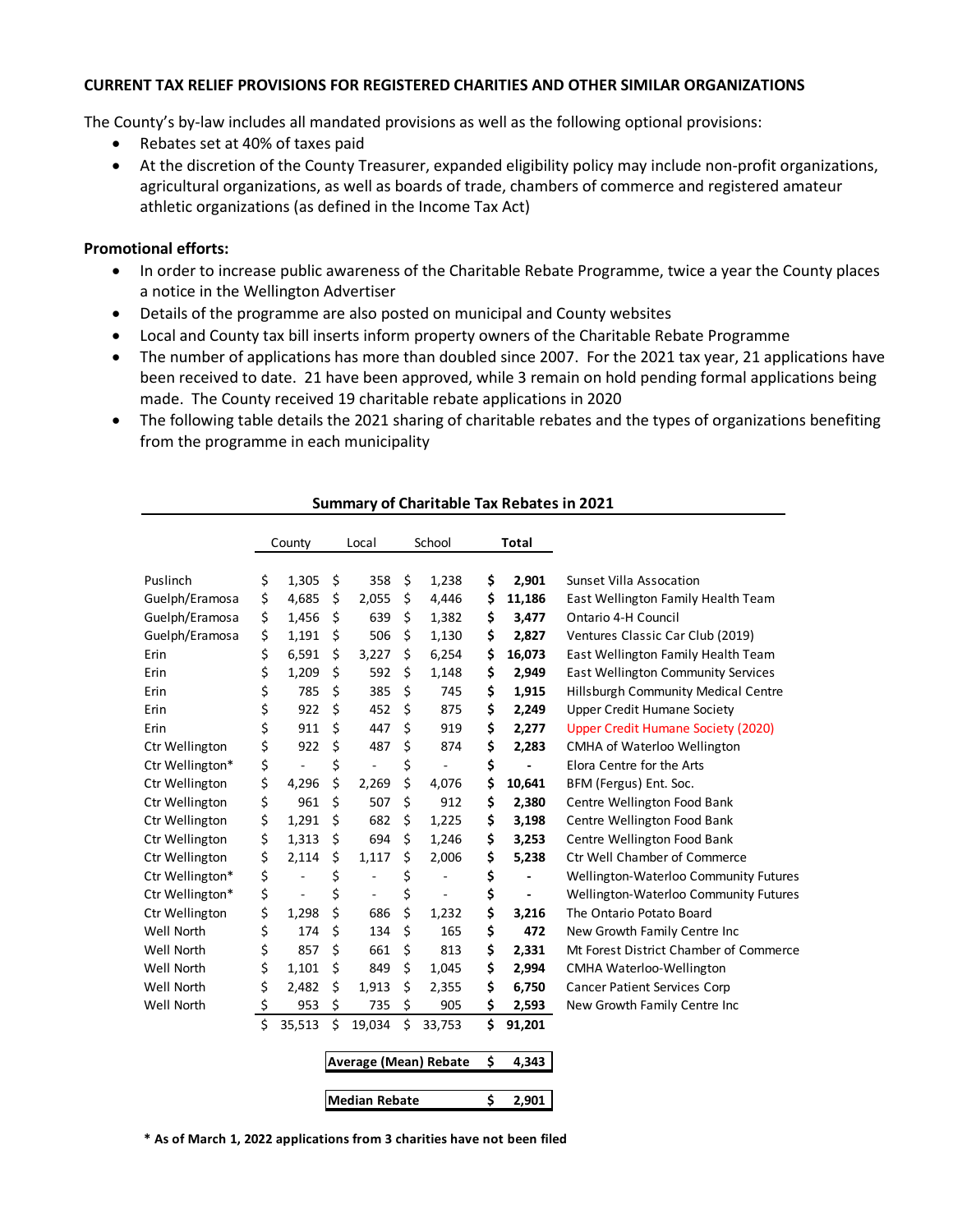# **TABLE ONE 2022 COUNTY OF WELLINGTON TAX RATIOS, DISCOUNTS AND RATES**

|                                          | Provincial            |           | Provincial Revenue |           | 2022             |                  |  |  |
|------------------------------------------|-----------------------|-----------|--------------------|-----------|------------------|------------------|--|--|
|                                          | Range of              | Threshold | Neutral            | County    | 2022             | 2022<br>County   |  |  |
| <b>Property Class/Subclass</b>           | Fairness              | ratio     | ratio              | Tax ratio | <b>Discounts</b> | <b>Tax Rates</b> |  |  |
| <b>Class</b>                             |                       |           |                    |           |                  |                  |  |  |
| residential/farm (RT)                    | 1.0 to 1.0            |           |                    | 1.000000  |                  | 0.00634655       |  |  |
| multi-residential (MT)                   | 1.0 to 1.1            | 2.0000    | 1.9000             | 1.900000  |                  | 0.01205844       |  |  |
| new multi-residential (NT)               | 1.0 to 1.1            | 1.1000    | 1.1000             | 1.100000  |                  | 0.00698120       |  |  |
| farmland (FT)                            | 0.01 to 0.25          |           |                    | 0.250000  |                  | 0.00158664       |  |  |
| commercial (CT)                          | 0.6 to 1.1            | 1.9800    | 1.4910             | 1.491000  |                  | 0.00946270       |  |  |
| industrial (IT)                          | 0.6 to 1.1            | 2.6300    | 2.4000             | 2.400000  |                  | 0.01523171       |  |  |
| large industrial (LT)                    | 0.6 to 1.1            | 2.6300    | 2.4000             | 2.400000  |                  | 0.01523171       |  |  |
| landfill (HF) PILT                       | 0.6 to 1.1            |           | 1.6000             | 1.680000  |                  | 0.01066220       |  |  |
| pipeline (PT)                            | 0.6 to 0.7            |           | 2.2500             | 2.250000  |                  | 0.01427973       |  |  |
| shopping centre (ST)                     | 0.6 to 1.1            | 1.9800    | 1.4910             | 1.491000  |                  | 0.00946270       |  |  |
| managed forests (TT)                     | $0.25$ to $0.25$      |           |                    | 0.250000  |                  | 0.00158664       |  |  |
| parking lot (GT)                         | 0.6 to 1.1            | 1.9800    | 1.4910             | 1.491000  |                  | 0.00946270       |  |  |
| new construction industrial (JT)         | 0.6 to 1.1            | 2.6300    | 2.4000             | 2.400000  |                  | 0.01523171       |  |  |
| new construction large industrial (KT)   | 0.6 to 1.1            | 2.6300    | 2.4000             | 2.400000  |                  | 0.01523171       |  |  |
| new construction commercial (XT)         | 0.6 to 1.1            | 1.9800    | 1.4910             | 1.491000  |                  | 0.00946270       |  |  |
| new construction office building (YT)    | 0.6 to 1.1            | 1.9800    | 1.4910             | 1.491000  |                  | 0.00946270       |  |  |
| new construction shopping centre (ZT)    | 0.6 to 1.1            | 1.9800    | 1.4910             | 1.491000  |                  | 0.00946270       |  |  |
| commercial small scale on farm (C7)      | 0.6 to 1.1            | 1.9800    | 1.4910             | 1.491000  |                  | 0.00946270       |  |  |
| new const comm small scale on farm (X7)  | 0.6 to 1.1            | 1.9800    | 1.4910             | 1.491000  |                  | 0.00946270       |  |  |
| industrial small scale on farm (I7)      | 0.6 to 1.1            | 2.6300    | 2.4000             | 2.400000  |                  | 0.01523171       |  |  |
| new const ind small scale on farm (J7)   | 0.6 to 1.1            | 2.6300    | 2.4000             | 2.400000  |                  | 0.01523171       |  |  |
|                                          |                       |           |                    |           |                  |                  |  |  |
| <b>Subclass</b>                          |                       |           |                    |           |                  |                  |  |  |
| res/farm farmland class I (R1)           | 1.0 to 1.0            |           |                    | 1.000000  | 25%              | 0.00475991       |  |  |
| residential taxable shared (RH)          | 1.0 to 1.0            |           |                    | 1.000000  | 0%               | 0.00634655       |  |  |
| commercial excess land (CU)              | 0.6 to 1.1            | 1.9800    | 1.4910             | 1.491000  | 0%               | 0.00946270       |  |  |
| commercial vacant land (CX)              | 0.6 to 1.1            | 1.9800    | 1.4910             | 1.491000  | 0%               | 0.00946270       |  |  |
| commercial farmland class I (C1)         | 0.6 to 1.1            | 1.9800    | 1.0000             | 1.000000  | 25%              | 0.00475991       |  |  |
| commerical taxable shared (CH)           | 0.6 to 1.1            | 1.9800    | 1.4910             | 1.491000  | 0%               | 0.00946270       |  |  |
| comm vacant land taxable shared (CJ)     | 0.6 to 1.1            | 1.9800    | 1.4910             | 1.491000  | 0%               | 0.00946270       |  |  |
| industrial taxable shared (IH)           | $0.6 \text{ to } 1.1$ | 2.6300    | 2.4000             | 2.400000  | 0%               | 0.01523171       |  |  |
| industrial vacant land shared (IJ)       | $0.6$ to 1.1          | 2.6300    | 2.4000             | 2.400000  | 0%               | 0.01523171       |  |  |
| industrial excess land shared (IK)       | $0.6$ to 1.1          | 2.6300    | 2.4000             | 2.400000  | 0%               | 0.01523171       |  |  |
| industrial excess land (IU)              | $0.6 \text{ to } 1.1$ | 2.6300    | 2.4000             | 2.400000  | 0%               | 0.01523171       |  |  |
| large ind excess land (LU)               | $0.6 \text{ to } 1.1$ | 2.6300    | 2.4000             | 2.400000  | 0%               | 0.01523171       |  |  |
| new constr industrial excess land (JU)   | $0.6 \text{ to } 1.1$ | 2.6300    | 2.4000             | 2.400000  | 0%               | 0.01523171       |  |  |
| new constr industrial vacant land (JX)   | 0.6 to 1.1            | 2.6300    | 2.4000             | 2.400000  | 0%               | 0.01523171       |  |  |
| new constr large indust excess land (KU) | $0.6 \text{ to } 1.1$ | 2.6300    | 2.4000             | 2.400000  | 0%               | 0.01523171       |  |  |
| industrial vacant land (IX)              | $0.6$ to 1.1          | 2.6300    | 2.4000             | 2.400000  | 0%               | 0.01523171       |  |  |
| industrial farmland class I (I1)         | $0.6 \text{ to } 1.1$ | 2.6300    | 1.0000             | 1.000000  | 25%              | 0.00475991       |  |  |
| industrial farmland class II (I4)        | $0.6 \text{ to } 1.1$ | 2.6300    | 2.4000             | 2.400000  | 0%               | 0.01523171       |  |  |
| shopping centre excess land (SU)         | $0.6$ to 1.1          | 1.9800    | 1.4910             | 1.491000  | 0%               | 0.00946270       |  |  |
| new constr comm excess land (XU)         | $0.6$ to 1.1          | 1.9800    | 1.4910             | 1.491000  | 0%               | 0.00946270       |  |  |
| new constr office bldg excess land (YU)  | $0.6 \text{ to } 1.1$ | 1.9800    | 1.4910             | 1.491000  | 0%               | 0.00946270       |  |  |
| new constr shopping ctr excess land (ZU) | $0.6 \text{ to } 1.1$ | 1.9800    | 1.4910             | 1.491000  | 0%               | 0.00946270       |  |  |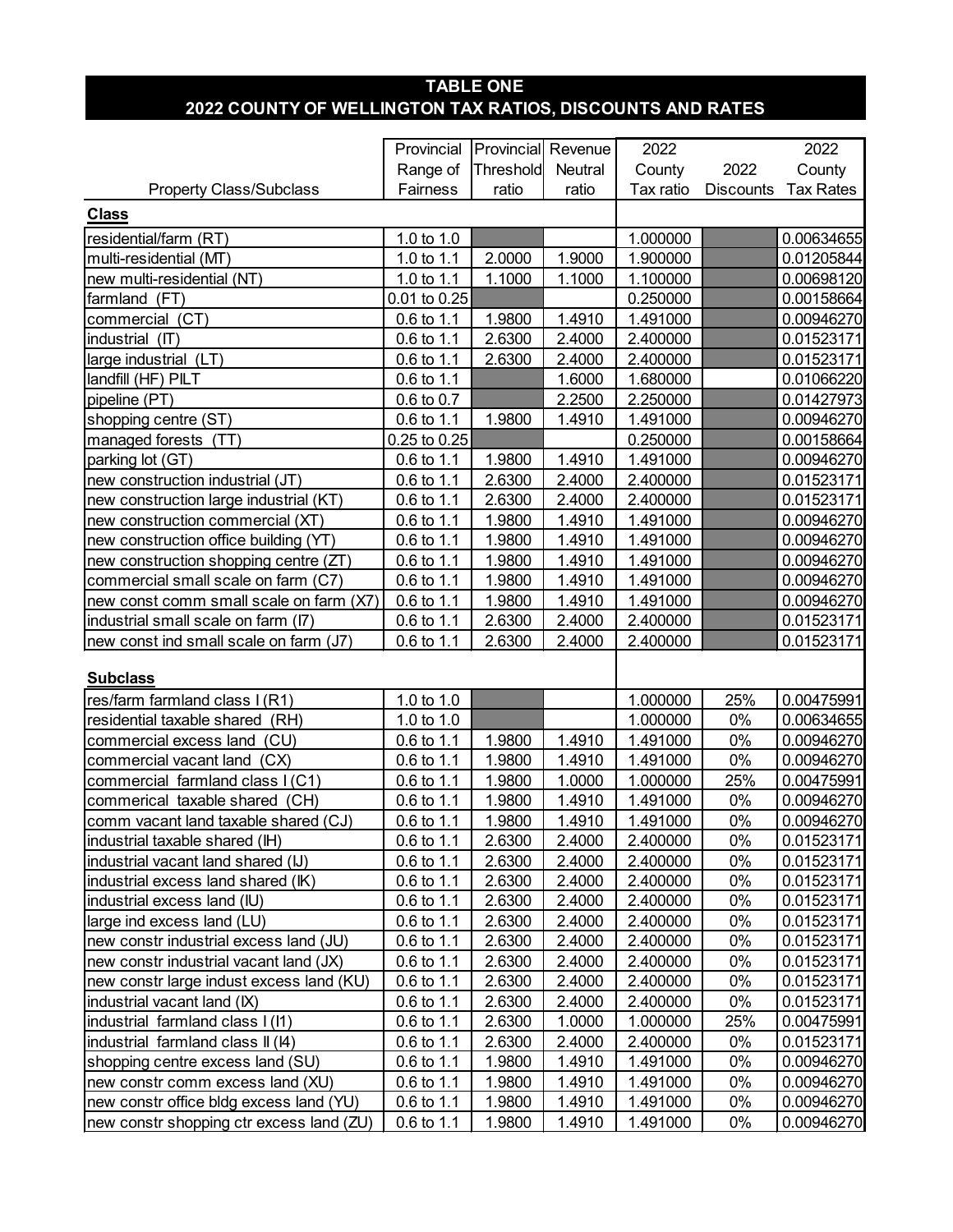# **TABLE TWO**

# **TAX RATIOS, THRESHOLDS, AND RANGES OF FAIRNESS**

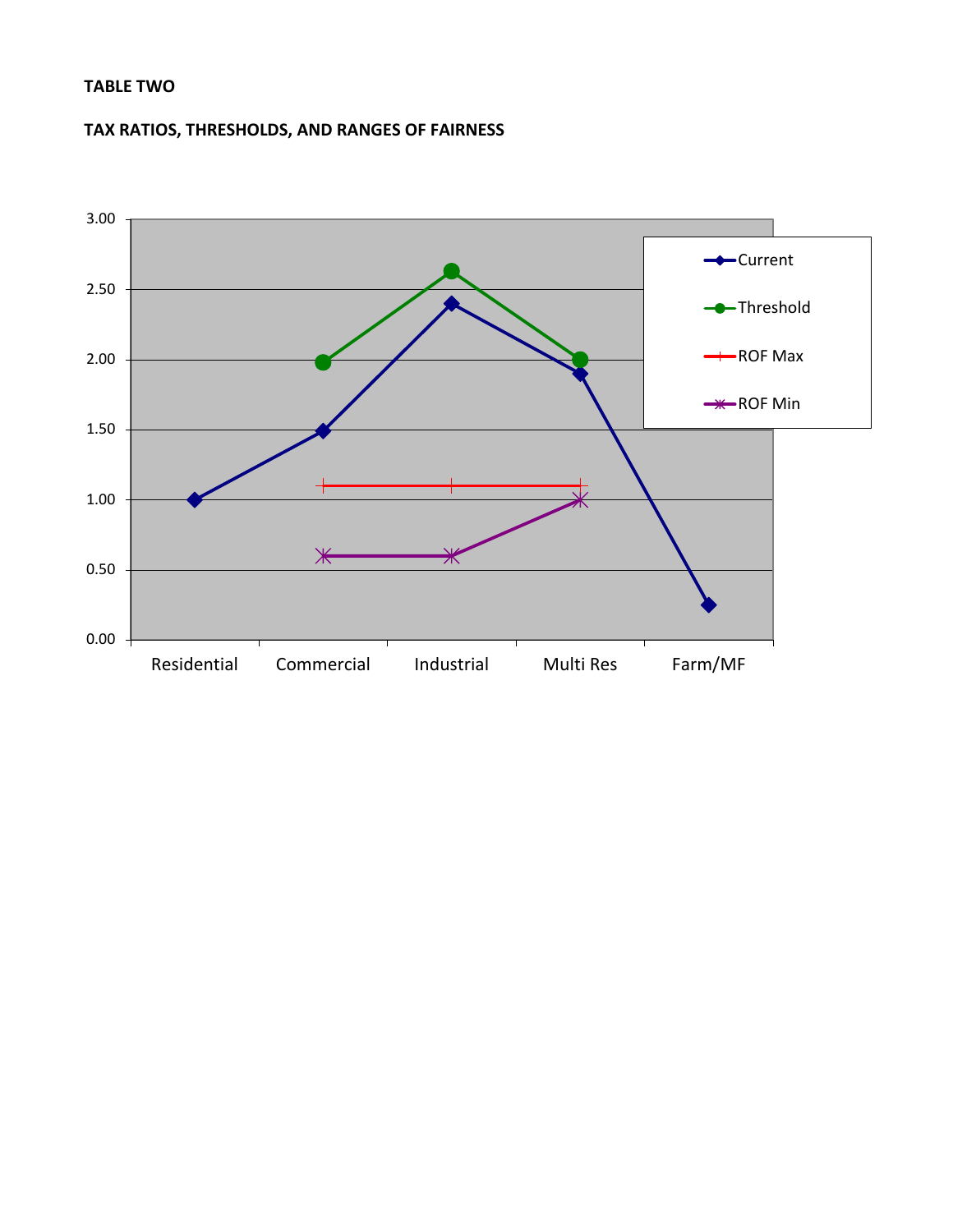### **TABLE THREE - COUNTY OF WELLINGTON**

|                       | <b>Upper-Tier Tax Change</b> |                    |                    |    |                 |                     |           |  |  |  |  |
|-----------------------|------------------------------|--------------------|--------------------|----|-----------------|---------------------|-----------|--|--|--|--|
|                       |                              | Revised 2021 Upper | <b>Current Tax</b> |    | 2022 Upper Tier | 2022 Upper Tier Tax |           |  |  |  |  |
| <b>Property Class</b> |                              | <b>Tier Taxes</b>  | <b>Ratios</b>      |    | <b>Taxes</b>    | Change              |           |  |  |  |  |
|                       |                              |                    |                    |    |                 |                     |           |  |  |  |  |
| Residential           | \$                           | 85,956,445         | 1.000000           | \$ | 87,725,333      | \$                  | 1,768,888 |  |  |  |  |
| Multi Residential     | \$                           | 1,024,383          | 1.900000           | \$ | 1,045,463       | \$                  | 21,081    |  |  |  |  |
| Commerical            | \$                           | 9,279,543          | 1.491000           | \$ | 9,470,508       | \$                  | 190,964   |  |  |  |  |
| Industrial            | \$                           | 6,392,118          | 2.400000           | \$ | 6,523,665       | \$                  | 131,547   |  |  |  |  |
| Farmland              | \$                           | 7,826,229          | 0.250000           | \$ | 7,987,285       | \$                  | 161,056   |  |  |  |  |
| Landfill (PIL)*       | \$                           | 8,091              | 1.680000           |    | 8,670           | \$                  | 579       |  |  |  |  |
| Pipeline              | \$                           | 621,627            | 2.250000           | \$ | 634,419         | \$                  | 12,792    |  |  |  |  |
| Managed Forest        | \$                           | 101,647            | 0.250000           | \$ | 103,739         | \$                  | 2,092     |  |  |  |  |
| **Total**             | \$                           | 111,201,993        |                    | \$ | 113,490,413     | \$                  | 2,288,420 |  |  |  |  |

# **2022 ESTIMATED UPPER TIER TAX CHANGE NO CHANGE IN TAX RATIOS**

\*Landfill class is PIL therefore taxes have been removed from Totals\*

\*\*revised 2021 Upper Tier Taxes will be higher due to in-year growth & roll changes\*\*